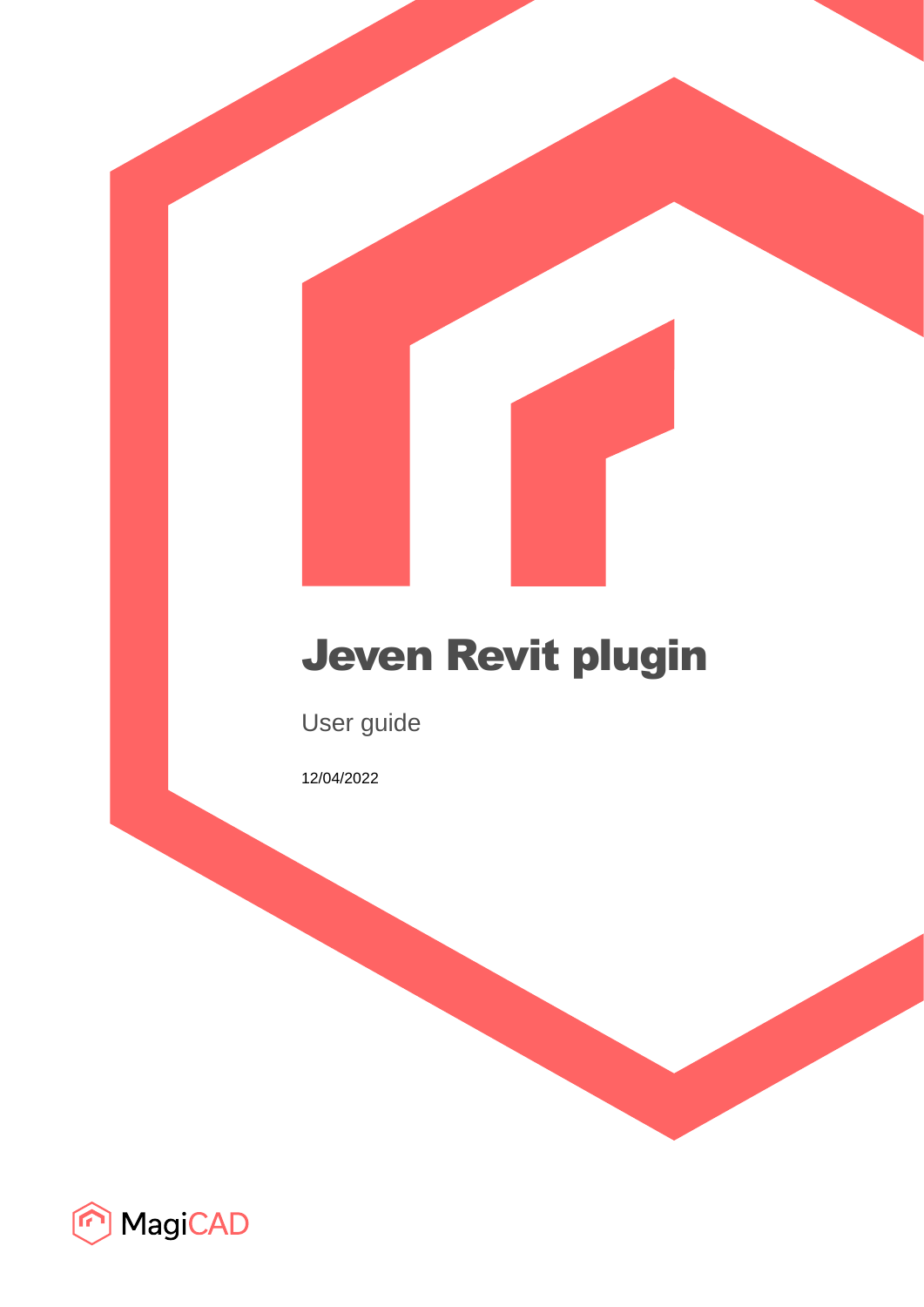

## **Content**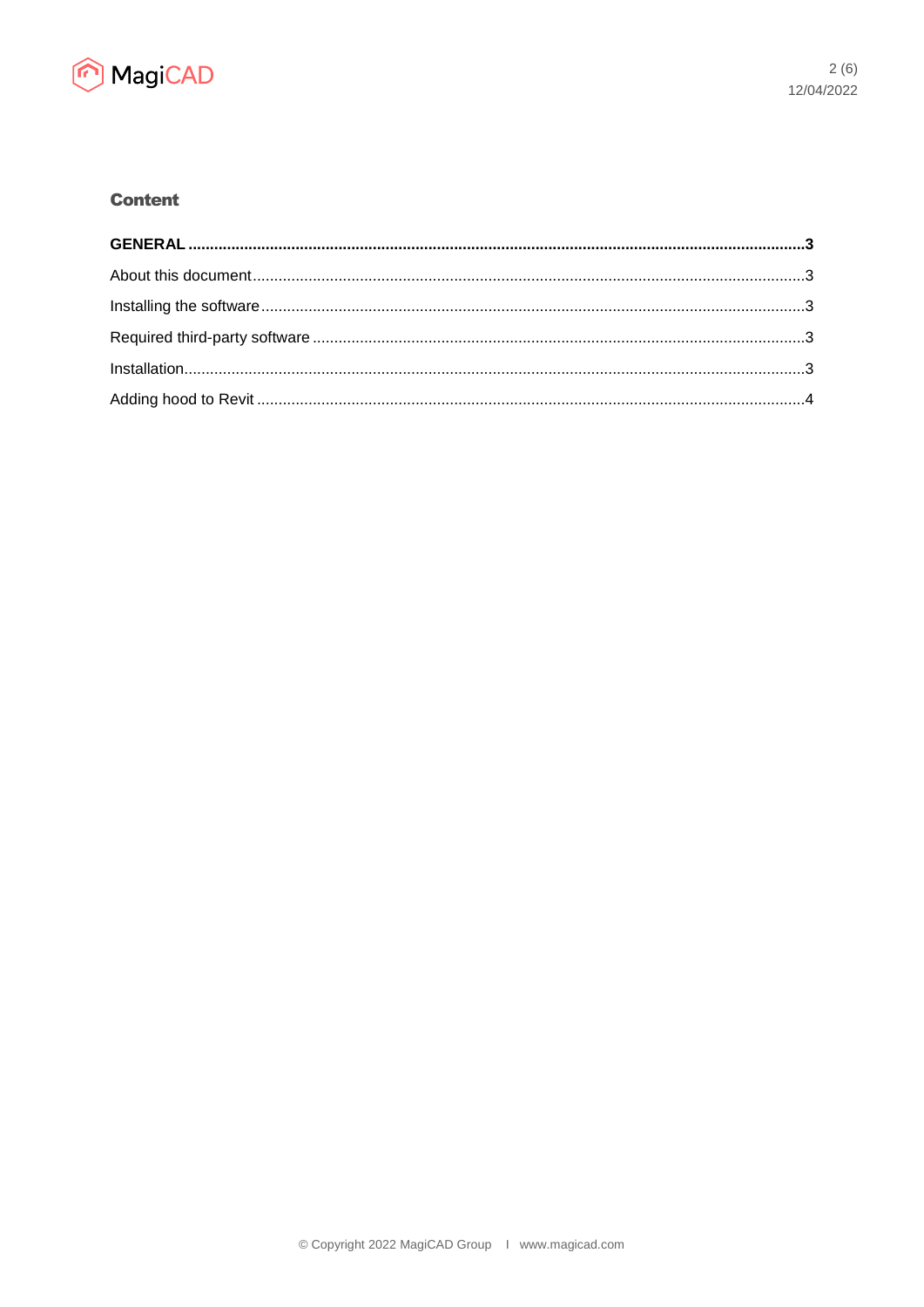

### General

#### About this document

This document contains instructions on using Jeven Revit plugin. The purpose of the plugins is to add Jeven hoods to Revit project.

#### Installing the software

#### Required third-party software

Revit

• Revit 2018 - 2023

MagiCAD (optional)

- MagiCAD for Revit 2022 (with Revit 2018 2022)
- MagiCAD for Revit 2023 (with Revit 2019 2023)

#### Installation

Administrator privileges are recommended for installations.

Install Jeven Revit plugin.

Installation packages can be downloaded from: https://portal.magicad.com/download/ProductSearch?searchStr=jeven&categoryId=3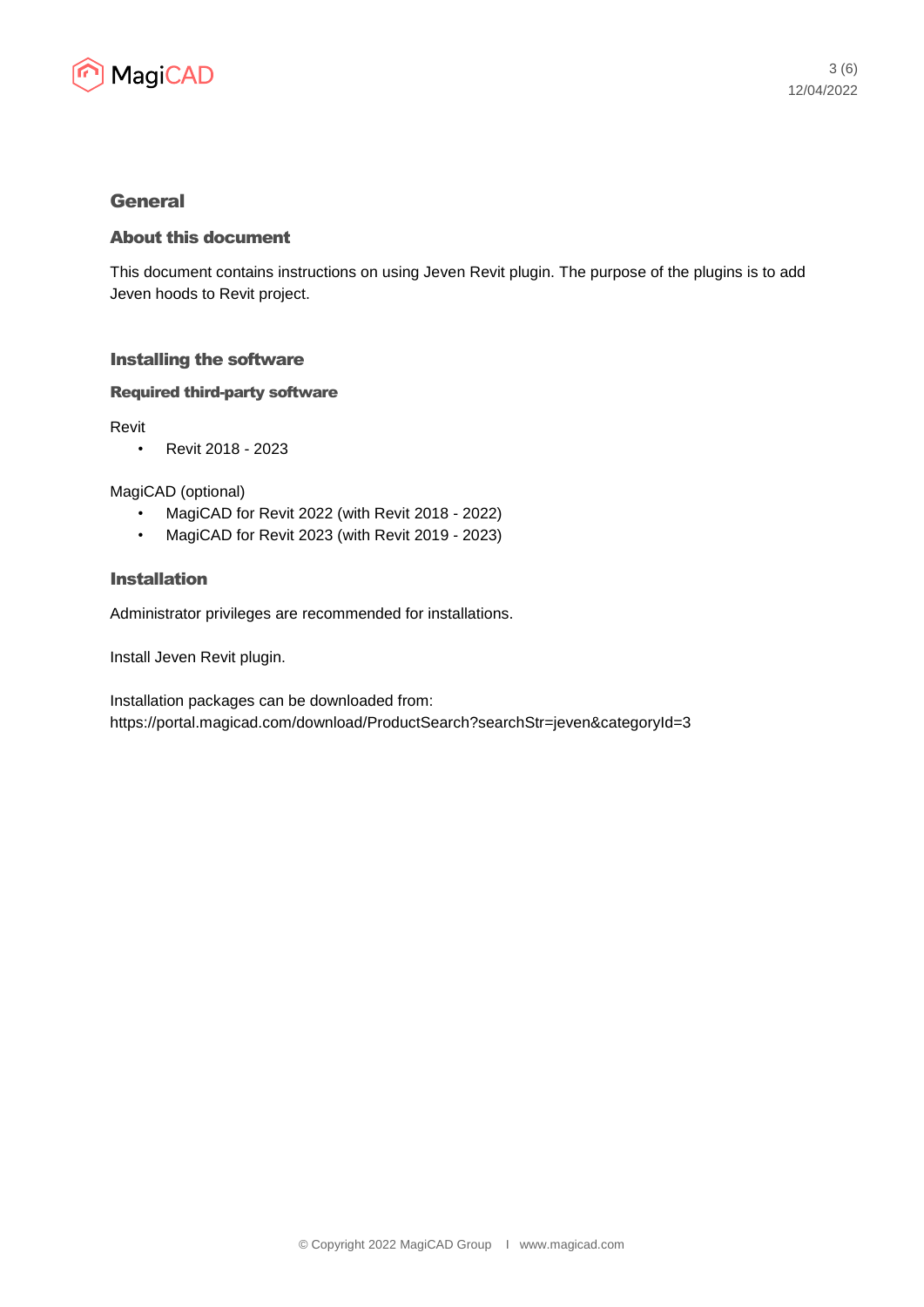

#### Adding hood to Revit

Jeven Revit plugin workflow is following. User will sent to Jeven an export file of the Revit project if exactly location of the hood is required. User can also just simply export hood to Revit and move it to desired location. Jeven designs hoods and will provide hoods in .zip-files to user.

1. User may sent .dwg-file of the Revit project (Floor plan) if the user want to get hood exactly correct location of the project. Not obligatory.



2. Click Add-ins ribbon tab and Import Jeven project-button to open Jeven selection dialog.

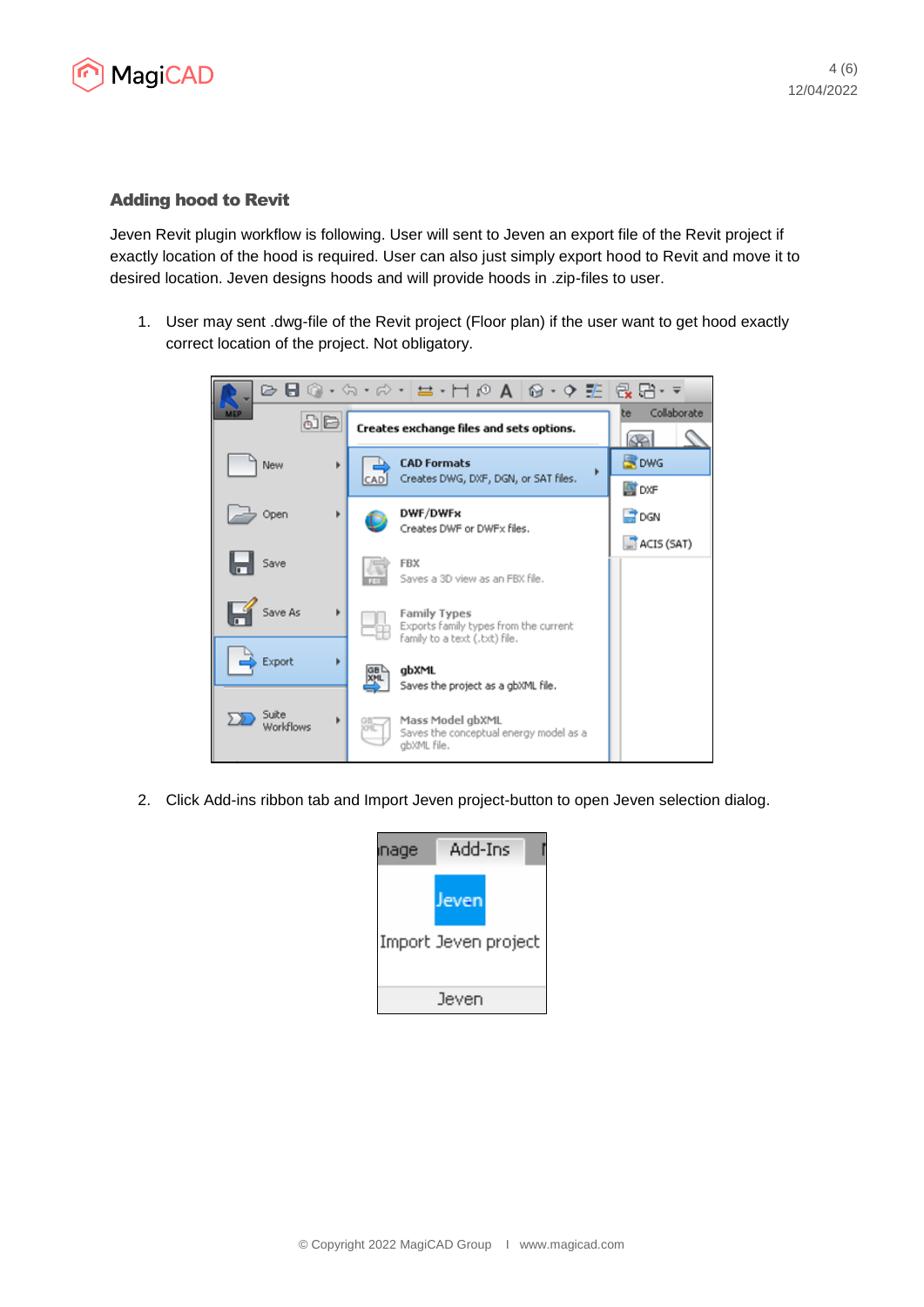

3. Click Select-button and choose Jeven hood zip-file. Level of the floor plan have to also select.

| Jeven Revit Plugin 2014.10.1                                                       | $\boldsymbol{\mathsf{x}}$ |
|------------------------------------------------------------------------------------|---------------------------|
| Select Jeven project file (zip)<br>T:\Jari\Jeven\JEVEN JSI-Turbo-3000x2600x540.zip | Select                    |
| Select level                                                                       |                           |
| Level 1<br>Level 2                                                                 |                           |
| Level 3<br>Roof Level                                                              |                           |
|                                                                                    |                           |
|                                                                                    |                           |
|                                                                                    |                           |
| OΚ                                                                                 | Cancel                    |

4. Hood will then be appear in Revit.